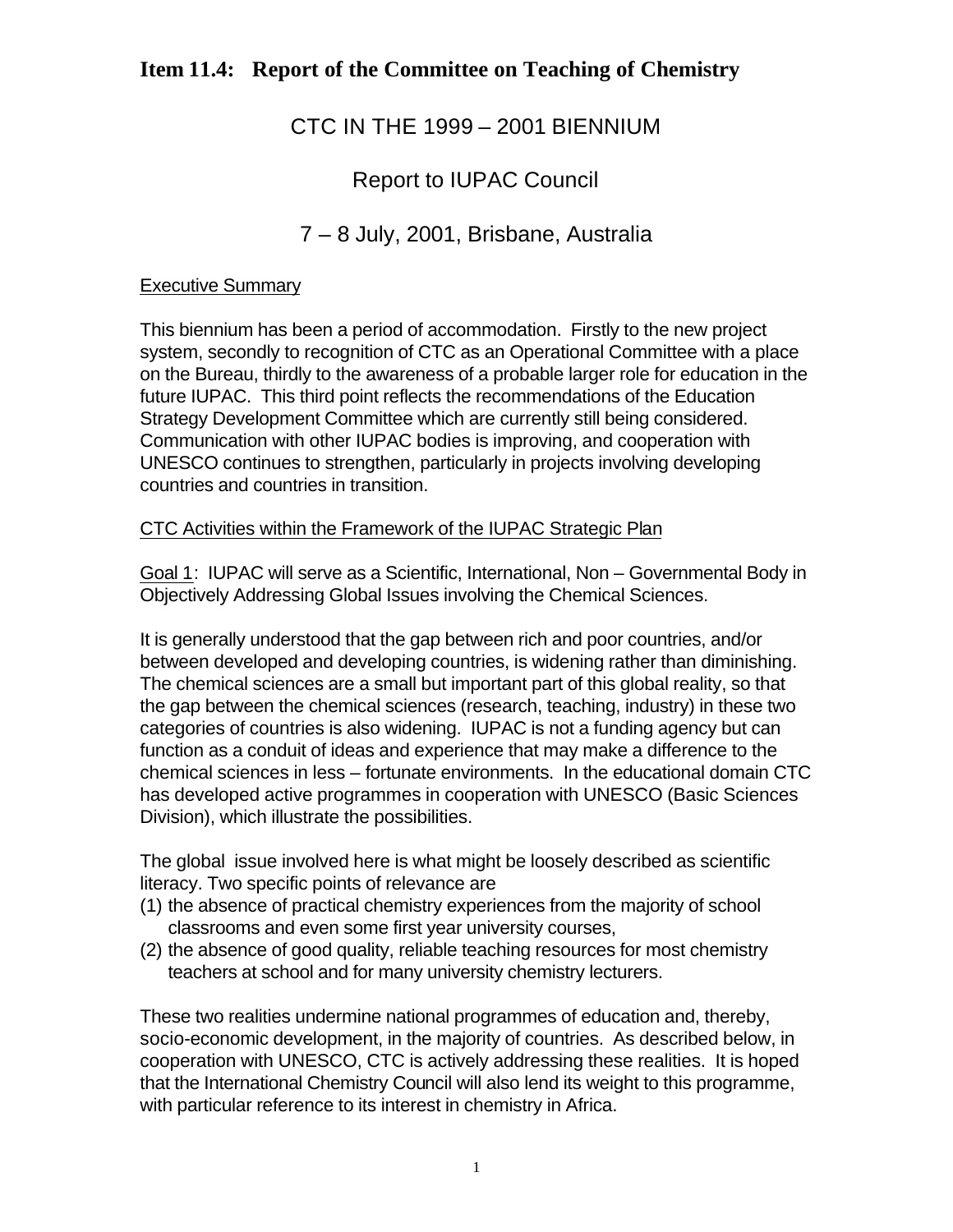Goal 6: IUPAC will Utilize its Global Perspective to Contribute towards the Enhancement of Education in Chemistry and to Advance the Public Understanding of Chemistry and the Scientific Method.

Projects have been the principal means by which CTC has contributed to this Goal. Some of these, established years ago, continue vigorously, as briefly described below.

The International Newsletter on Chemical Education (27/85) is now electronic thanks to the efforts of Professors Takeuchi and Ito. We are at an early stage with this, and will need to assess its impact and ways of enhancing this. If we work steadily at this in the next biennium we should have a valuable mechanism for global enhancement of chemistry education.

The Source Books for Teaching of Chemistry project (44/91) is reactivated following a long period of indecisiveness. Following extensive investigations by Professors Bucat and Lagowski, it is now proposed to publish the two volumes of Selected Papers in Chemical Education Research electronically, making them available free. These will be one of the underpinning resources for the proposed new project "A Glossary of Chemical Concepts: a Pedagogical Content Knowledge Resource for Teachers".

The Education in Chemistry and Human Health project (47/96) continues in active collaboration with Commission VII.C.2. being lead by Professor Duffus, the Division Representative. Draft versions of Introduction to Toxicology – informally referred to as Toxicology for Teachers – have been quite widely circulated and a workshop conducted at the 16<sup>th</sup> International Conference on Chemical Education. The feedback is being digested, and meanwhile UNESCO has expressed interest in global dissemination.

The Small-Scale Chemistry project (43/91) continues with particular vigour, in collaboration with UNESCO. During this biennium, UNESCO – IUPAC/CTC workshops have been conducted to introduce and to advocate the benefits of smallscale, low-cost practical chemistry in Armenia, Belarus, Benin, Burkina Faso, Burundi, Cameroon, Chad, Estonia, Gabon, Gambia, Georgia, Guineé, Guyana, Iran, Jamaica, Lesotho, Lithuania, Mali, Mexico, Niger, Senegal, Trinidad and Yemen. In a number of countries they have been inspired to initiate pilot projects to assess the local applicability of the concept using individual student kits. Some countries have gone beyond this stage and embarked on wider, national implementation in the school system. A leading example is Cameroon, where a Centre of Excellence has been established recently in Yaoundé to underpin this implementation and to support its diffusion in the CEMAC region.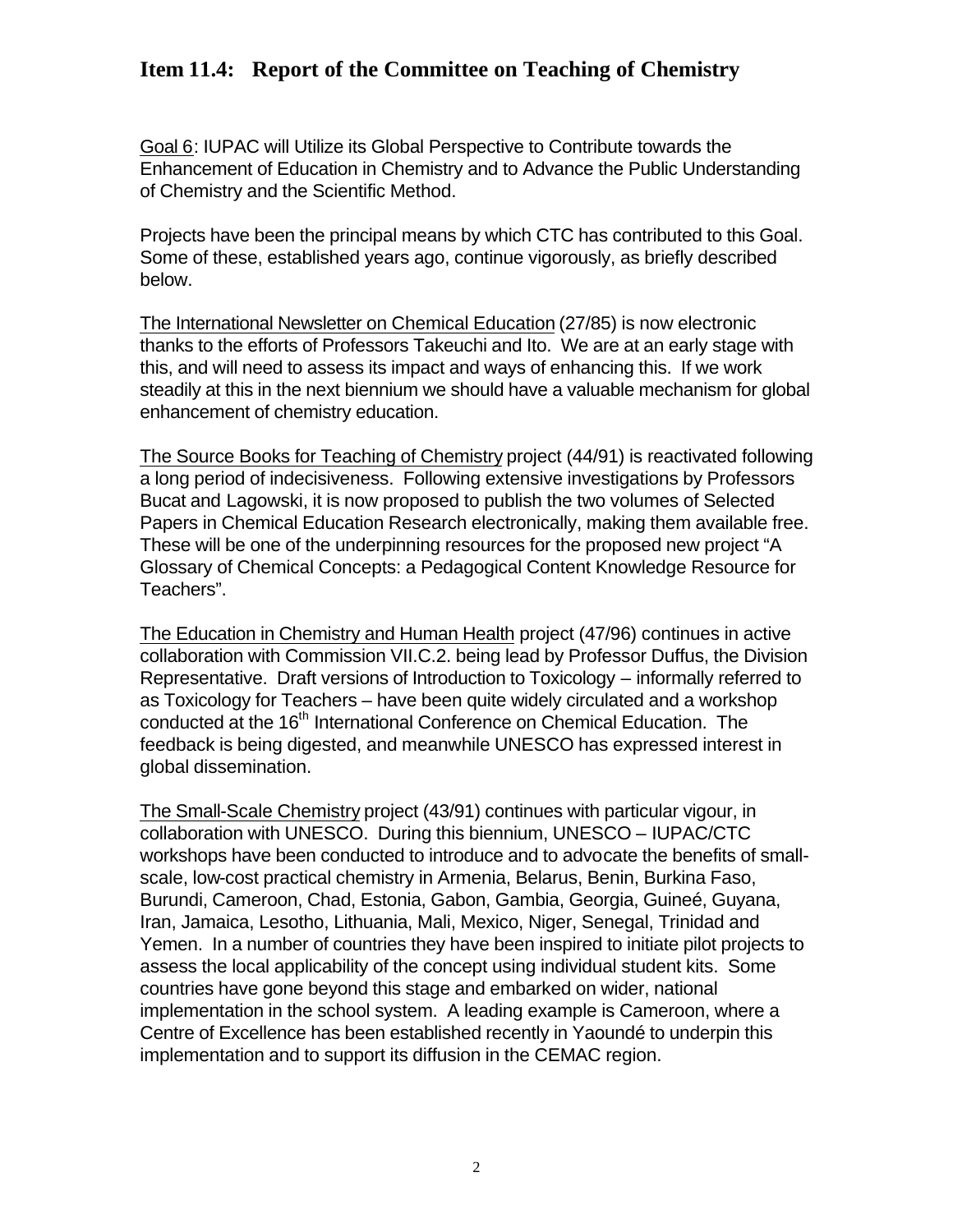It is very clear from the responses of individual school teachers and inspectors as well as from university lecturers, that the small-scale, low cost chemistry approach is like an answer to a prayer in developing countries. To facilitate local development workbooks with example experiments have been, or are in process of being, translated into French, Portuguese, Russian, Arabic, Persian and Estonian. Strong cooperation with UNESCO (Basic Sciences Division) in this programme has made it possible and hopefully will continue to do so.

The COCI project (17/98) – Assessment of DIDAC as an Aid for the Toxicology of Chemistry Around the World – is one in which CTC cooperates and again involves UNESCO. It has been possible to introduce the DIDAC materials to educators in most of the countries mentioned above, within the framework of the arrangements made for the small-scale chemistry workshops. Whilst the reaction of most educators is very positive, it is not possible to say what the wider impact may be. The costs are fairly high and in some countries, the electricity and overhead projector requirements may not be readily met. Classroom posters created from the original transparencies are an interesting possibility for such situations.

#### New Projects

As the new system gets under way, additional, new projects are beginning to emerge. Two have been approved and are proceeding. The first focussed on the holding of a Conference on Chemical Education for Sustainable Development in Moscow (October 11 – 13, 2000), with follow-up gathering and generation of educational resources. We see this initiative linking up with the Green Chemistry Education initiative of Division III and hope to play a part in their forthcoming workshop in Venice. The second continues a line of development established some years ago in Division II in Collecting, Testing and Dissemination of Experiments in Solid State and Materials Chemistry. Both these projects are being led by CTC members (Professors Tarasova and Kizilyali, respectively).

A number of other project proposals have been reviewed, some in conjunction with other Divisions, and have been rejected or returned for re-working.

#### The International Conference on Chemical Education (ICCE)

The ICCE remains a regular, important responsibility of CTC. The 16<sup>th</sup> ICCE was held in Budapest in August, 2000 and attracted more than 500 delegates, including 200 school chemistry teachers from the region. The event was well organised by the Hungarian Chemical Society with the theme Chemistry for a Healthier Planet. With this theme for inspiration we were able to secure a plenary lecture from Professor Miyamoto (Past President, Division VI), a workshop on Toxicology for Teachers led by Professor Duffus (Chairman, Comm. VIII.C.2) and symposium lecturers by Dr Parry Norling (Chairman, CHEMRAWN). CTC was well represented by 6 of its 8 Titular Members, 2 of its 7 Divisional Members and 7 of its then 16 National Representatives contributing lectures, workshop and/or poster papers.